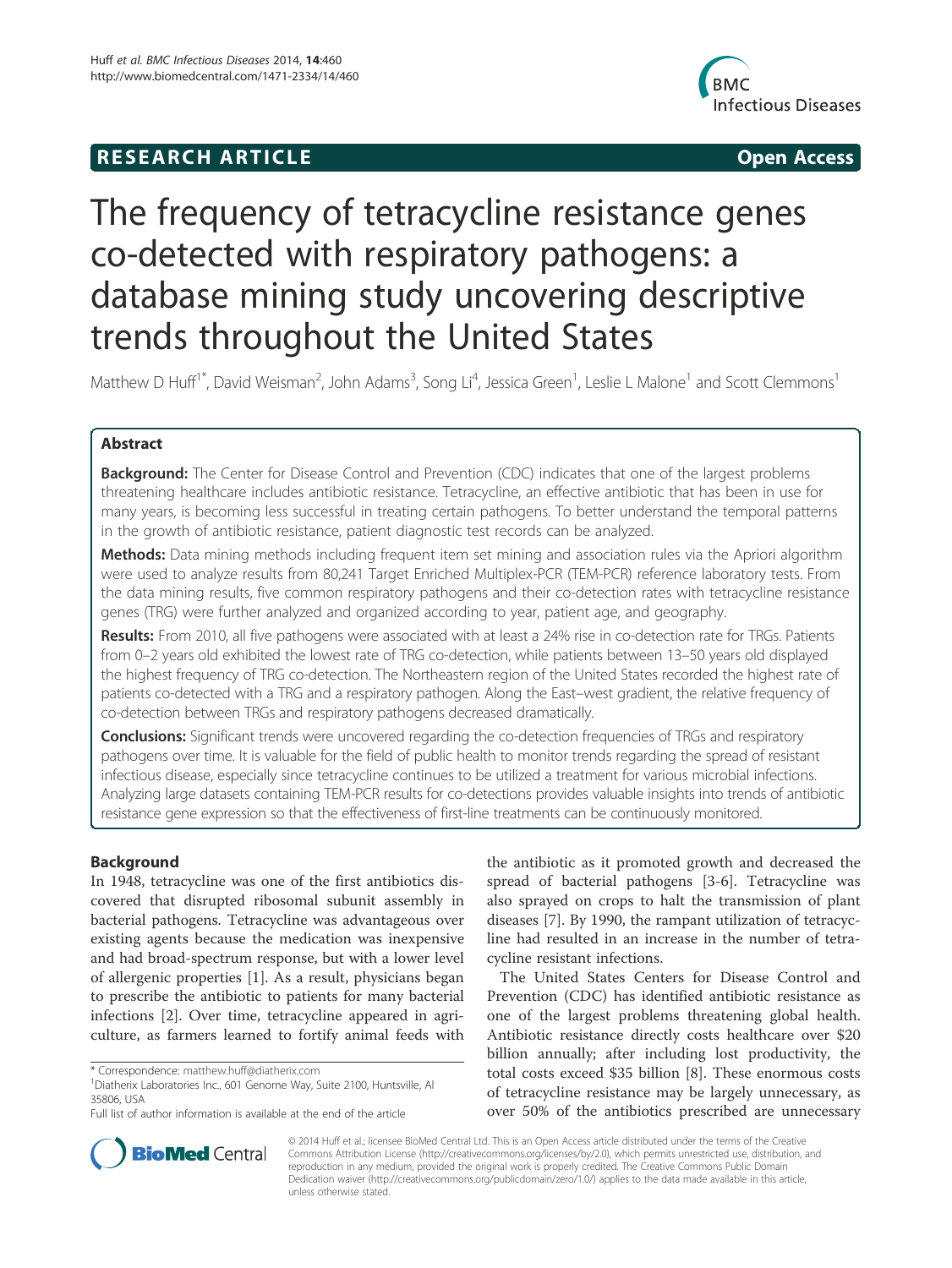[8]. The CDC, The United States Food and Drug Administration (FDA), and The United States Department of Agriculture are trying to modify policies regarding the prescription of medical antibiotics and their usage in agriculture to attempt to halt the growth of antibiotic resistance [9]. However, agriculturalists are reluctant to follow these policy changes because of a lack of factual evidence linking excess usage to rising levels of resistance. Even if this aspect of tetracycline resistance is widely disputed, the CDC strongly argues that tracking trends in existing antibiotic infections is a key weapon in preventing new antibiotic resistant infections.

Target Enriched Multiplex-Polymerase Chain Reaction (TEM-PCR™) (Diatherix Laboratories Inc. Huntsville, AL) has the ability to simultaneously detect Methicillin Susceptible Staphylococcus aureus (S.aureus), Methicillin Resistant Staphylococcus aureus (MRSA), Streptococcus pneumoniae (S. pneumoniae), Haemophilus influenzae (H. influenzae), Moraxella catarrhalis (M. catarrhalis), and tetracycline resistance genes (TRG) tet (K) and tet (M) [10-14]. TEM-PCR is a nucleic acid multiplex technology that includes two main amplification steps: target enrichment and subsequent exponential amplification [10-14]. For the target enrichment step, two pairs of nested gene-specific primers (Fo, forward out; Fi, forward in; Ri reverse in, Ro reverse out) are designed for each target. Low concentrations of the nested primers are used to amplify the target DNA, which will be exponentially amplified in the next step. The  $Fi$  and  $Ri$  primers contain a unique tag sequence that can be recognized by a universal set of forward and biotin-labeled reverse SuperPrimers. In the exponential amplification step, the SuperPrimers are present at a concentration that allows for asymmetric PCR amplification of the biotin-labeled single-stranded DNA targeted by the reverse SuperPrimer. Target-specific detection probes are then coupled to carboxyl groups on a bead-based substrate, and probe fluorescence is read using a bead-based detection platform.

Previous literature has documented the rise in tetracycline resistant pathogens and warned of the possible medical consequences regarding antimicrobial immunity [1,2,15-17]. This descriptive study analyzed a dataset of 80,421 patient TEM-PCR test results, and explored the co-detections between tetracycline resistance genes and the respiratory pathogens. By elucidating these codetection patterns, the study contributes to the knowledge surrounding tetracycline resistance and aids in accomplishing the ultimate goals of optimizing patient care and reducing unnecessary healthcare costs.

# Methods

# TEM-PCR

amplification steps were completed using a GeneAmp® PCR System 9700 thermocycler (Applied Biosystems). Probe fluorescence was read using a Luminex detection platform. TEM-PCR is a proprietary testing assay with detailed procedures and SOPs under the ownership of Diatherix Laboratories Inc.

# Data mining methods

The two techniques used to elucidate relationships in these data are frequent item sets and association rules via the Apriori algorithm [18-22]. Briefly, the Apriori algorithm is a widely used algorithm that is commonly applied to transactional datasets. Frequent item sets are groups of DNA markers that occur more frequently than a minimum support level in the database. For example, in this dataset, TRG and S. pneumoniae were codetected in 19.8% of the tests that identified at least one marker, which is above the minimum support count of 50 positive tests. The Apriori algorithm assembles frequent item sets into association rules that indicate conditional frequency. For example, the rule  ${A, B}$  = > {C} indicates that when A and B are found, C is also frequently found. The *confidence* of an association rule indicates its conditional probability in the dataset, that is  $P(C \mid A,B)$ . A rule's interestingness measure *lift* indicates the degree of independence between the antecedent and the consequent, with values greater than 1 indicating an interesting rule.

Full details of support count, support, confidence, and lift can be found in publications [23,24]. Data mining methods described here were recently used in many biomedical publications [19,23-26]. One publication that clearly explains the methods applied in this study includes a paper by Naulaerts et al. [27]. The confidence, support, lift, and support count values from the Apriori algorithm promoted further co-detections analysis of the 5 selected respiratory pathogens and TRGs.

# Retrospective co-detection analysis of reference laboratory data

Using reference laboratory TEM-PCR data, 80,241 patient tests results were analyzed for the detection of S. aureus, MRSA, S. pneumoniae, H. influenzae, M. catarrhalis, and TRGs. 49,840 (62.1%) tests were detected for one pathogen or TRG. The co-detection rates between each pathogen and TRG were further analyzed by year, patient age by year, and geography. In all categorical subsets, results were analyzed for all respiratory samples from November 9, 2009-August 7, 2013. The analysis of M. catarrhalis began on September 30, 2011 after genetic targets for this pathogen were added to the multiplexing assay. Data reflecting multiple samples assayed from a given patient on a single date were removed from the analysis. The sample size for each year was within the range of  $6,396$  (2009) < X <

Nucleic acid extraction for TEM-PCR was performed using a KingFisher™ system (Thermo Scientific). The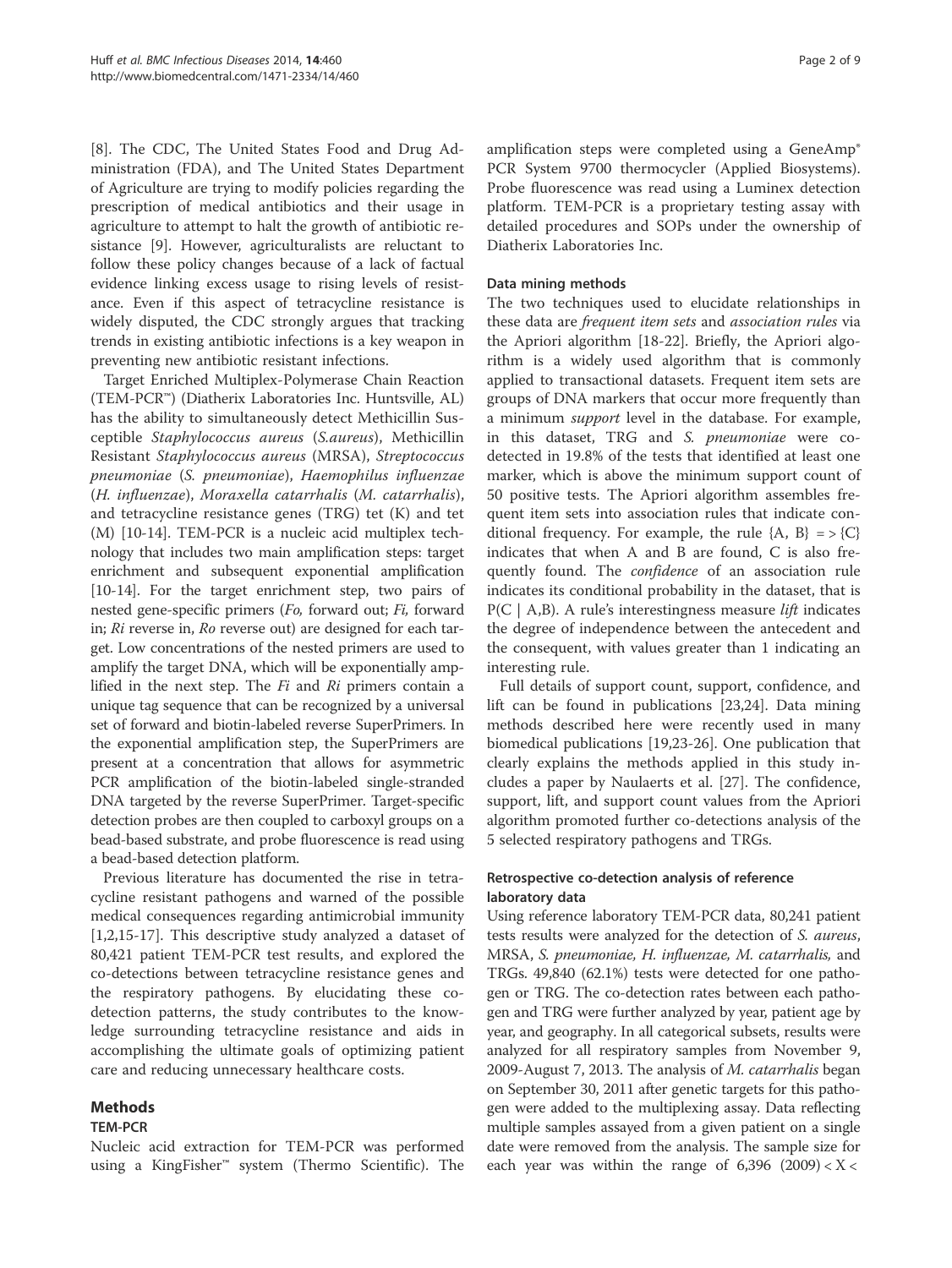26,841 (2012). Patient age was organized into 4 groups (0 (exclusive)-2 (inclusive)], (2–13], (13–50], and (50–100]. 91.1% of patients aged (0–2], 94.7% of patients aged (2–13], 92.4% patients aged (13–50], and 76.6% of patients aged (50–100] had specimen collected by nasal, nasalpharangeal, or throat swab. 8.7% of patients age (50–100] had sputum samples collected. Other specimen sources which represented a very small percentage of patients included aspirate, mucus, or bronchial or nasal washes. Results were included from each state where samples were collected within the sample size range of 60 (Maryland) < $X$  < 16,985 (Tennessee). Patient sample size for each categorical subset including year, age group, and geographical state can be seen in Additional file 1: Tables S1-S7. Data analyzed comes from the frequency of patients that tested positive for the simultaneous presence of one pathogen and a TRG. Further molecular testing or bacterial plating by culture was not done to verify if these pathogens were the source of detected TRGs and further traditional testing was out of the scope of this study. Inclusion criteria were defined as submission for respiratory pathogen testing, without regard to age, demographic categories, or other medical conditions.

All of the database information was archived and organized using Microsoft SQL Server Management Studio 2012. Graphical analysis and statistics including scatter plots with loess smoothing, confidence intervals, variance, and heat maps were performed in the R language, with ggplot2 [28,29]. Confidence intervals were at 95% confidence and constructed via the Jefferys prior [30]. Tables were generated in Microsoft Excel 2012. All reference laboratory tests were conducted at Diatherix Laboratories Inc. in Huntsville, AL.

# Results

The Apriori algorithm created a list of the 25 most frequent item sets found throughout the respiratory results database (Table 1). The largest measurements of support included TRGs (40.5%), S. pneumoniae (36.3%), H. influenzae (28.7%), and M. catarrhalis (25.1%). S. pneumoniae and H. influenzae were co-detected with TRGs 19.8% and 15.1% of all positive tests results. MRSA and S. aureus were detected 12.4% and 10.0% of all positive results, respectively. 6.5% of all positive tests included co-detection for MRSA and TRGs and 4.1% included simultaneous detection between S. aureus and TRGs.

From the frequent item set results, the Apriori algorithm identified the 25 association rules with the highest levels of support (Table 2). The top of the table includes the rules  ${S.$  pneumoniae} = > {Tetracycline}, {H. influenzae} = > {Tetracycline}, and {H. influenzae, M. catarrhalis} => {S. pneumoniae} with 19.8%, 15.1%, and 7.2% support, respectively. Each of the highlighted association rules

#### Table 1 Frequent item sets

| ltem sets                                      | Support<br>count | Support |
|------------------------------------------------|------------------|---------|
| {Tetracycline}                                 | 20,207           | 40.54%  |
| {S. pneumoniae}                                | 18,113           | 36.34%  |
| {H. influenzae}                                | 14,281           | 28.65%  |
| {M. catarrhalis}                               | 12,491           | 25.06%  |
| {S. pneumoniae, Tetracycline}                  | 9,850            | 19.76%  |
| {H. influenzae, Tetracycline}                  | 7,543            | 15.13%  |
| {H. influenzae, S. pneumoniae}                 | 6,231            | 12.50%  |
| {MRSA}                                         | 6,175            | 12.39%  |
| {S. pneumoniae, M. catarrhalis}                | 5,864            | 11.77%  |
| {Tetracycline, M. catarrhalis}                 | 5,864            | 11.04%  |
| {CoxEchovirus1}                                | 5,027            | 10.09%  |
| {S. aureus}                                    | 4,980            | 9.99%   |
| {Rhinovirus}                                   | 4,151            | 8.33%   |
| {H. influenzae, M. catarrhalis}                | 4,089            | 8.20%   |
| {H. influenzae, S. pneumoniae, Tetracycline}   | 3,603            | 7.23%   |
| {MRSA, Tetracycline}                           | 3,066            | 6.15%   |
| {Parainfluenza}                                | 3,027            | 6.07%   |
| {S. pneumoniae, Tetracycline, M. catarrhalis}  | 2,987            | 5.99%   |
| {H. influenzae, S. pneumoniae, M. catarrhalis} | 2,486            | 4.99%   |
| {K.pneumoniae}                                 | 2,160            | 4.33%   |
| {S. aureus, Tetracycline}                      | 2,025            | 4.06%   |
| {H. influenzae, Tetracycline, M. catarrhalis}  | 1,966            | 3.94%   |
| {Human Metapneumovirus}                        | 1,955            | 3.92%   |
| {A.baumannii}                                  | 1,801            | 3.61%   |

The first 25 frequent items with the highest support and support count are listed. The boldface rows indicate items that contain relationships between 1 or more of the pathogens or TRGs in this study.

indicates a pathogen of interest or TRG that all have confidence measurements over 50.9% and lift values over 1.3. This confidence threshold establishes that, given the antecedent of a rule, the consequent is found in at least 50.9% of the cases. Since each rule had a lift measurement over 1, they were all considered to be rules of interest. From these results, and from literature associating TRGs with specific gram-positive bacteria, we sought to elucidate temporal co-detection patterns to better understand how patient age and geography relate to TRG co-detection.

Figure 1 displays a scatterplot including the frequencies of respiratory pathogens co-detected with TRGs by year. It is clear that the frequency of co-detection between each pathogen and TRG increased with time. From January 2010- August 2013, the percentage of grampositive bacteria S. aureus, MRSA, and S. pneumoniae codetected with TRGs rose 43%, 26%, and 27%, respectively. From January 2010- August 2013, the frequency of gramnegative bacteria H. influenzae and M. catarrhalis co-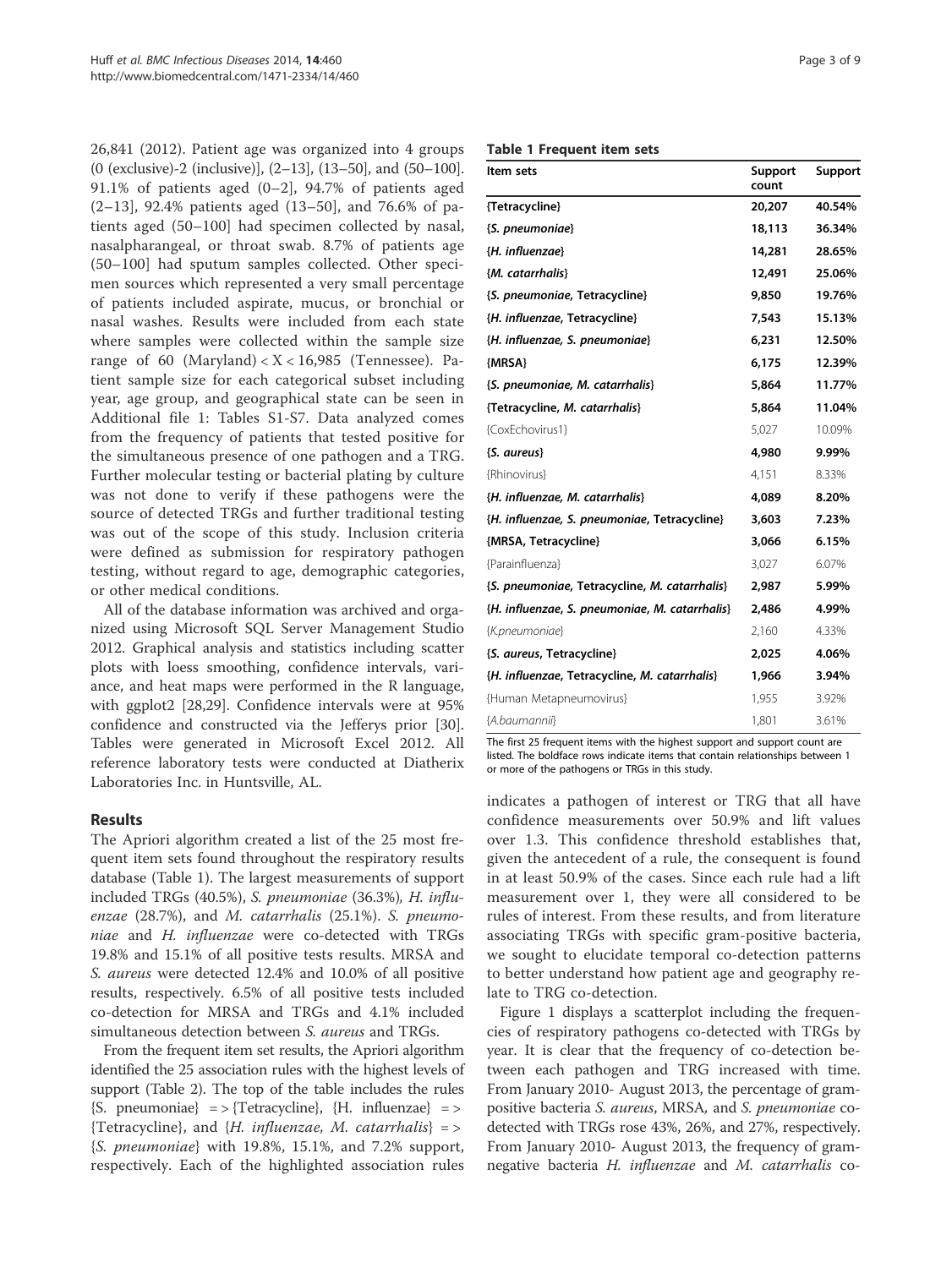#### Table 2 Association rules

| <b>Association rules</b>                                              | Support count | Support | Confidence | Lift |
|-----------------------------------------------------------------------|---------------|---------|------------|------|
| ${S.$ pneumoniae} = > {Tetracycline}                                  | 9,850         | 19.76%  | 54.38%     | 1.34 |
| ${H.}$ influenzae} = > {Tetracycline}                                 | 7,543         | 15.13%  | 52.82%     | 1.30 |
| ${H.}$ influenzae, S. pneumoniae} = > {Tetracycline}                  | 3,603         | 7.23%   | 57.82%     | 1.43 |
| {S. pneumoniae, M. catarrhalis} = > {Tetracycline}                    | 2,987         | 5.99%   | 50.94%     | 1.26 |
| {Tetracycline, <i>M. catarrhalis</i> } = > {S. pneumoniae}            | 2,987         | 5.99%   | 54.27%     | 1.49 |
| ${H.}$ influenzae, M. catarrhalis} = > {S. pneumoniae}                | 2,486         | 4.99%   | 60.80%     | 1.67 |
| ${K.}$ pneumoniae} = > {Tetracycline}                                 | 1,518         | 3.05%   | 70.28%     | 1.73 |
| ${H.}$ influenzae, S. pneumoniae, M. catarrahalis} = > {Tetracycline} | 1,311         | 2.63%   | 52.74%     | 1.30 |
| ${H.}$ influenzae, Tetracycline, M. catarrhalis} = > {S. pneumoniae}  | 1,311         | 2.63%   | 66.68%     | 1.83 |
| {A.baumannii} = > {Tetracycline}                                      | 957           | 1.92%   | 53.14%     | 1.31 |
| {CoxEchovirus1, S.pneumoniae} = > {Tetracycline}                      | 888           | 1.78%   | 55.64%     | 1.37 |
| {CoxEchovirus1, S.pneumoniae} = > {S.pneumoniae}                      | 888           | 1.78%   | 55.88%     | 1.54 |
| ${P}.\naeruginosa$ = > {Tetracycline}                                 | 812           | 1.63%   | 55.43%     | 1.36 |
| ${PVLqene}$ > ${MRSA}$                                                | 805           | 1.62%   | 93.71%     | 7.56 |
| {MRSA, S. pneumoniae} = > {Tetracycline}                              | 761           | 1.53%   | 61.56%     | 1.52 |
| ${S.}pvogenes$ > {Tetracycline}                                       | 689           | 1.38%   | 71.84%     | 1.77 |
| ${S.}$ aureus, S. pneumoniae} = > {Tetracycline}                      | 651           | 1.31%   | 62.59%     | 1.54 |
| {CoxEchovirus1, H.influenzae} = > {Tetracycline}                      | 646           | 1.30%   | 52.48%     | 1.29 |
| {CoxEchovirus1, H.influenzae} = > {S.pneumoniae}                      | 634           | 1.27%   | 51.50%     | 1.42 |
| {CoxEchovirus1, M.catarrahalis} = > {S.pneumoniae}                    | 627           | 1.26%   | 50.64%     | 1.39 |
| {Rhinovirus, S.pneumoniae} = > {Tetracycline}                         | 594           | 1.19%   | 51.65%     | 1.27 |
| {Rhinovirus, Tetracycline} = > {S.penumoniae}                         | 594           | 1.19%   | 53.66%     | 1.48 |
| {MRSA, <i>M. catarrhalis</i> } = > {Tetracycline}                     | 574           | 1.15%   | 55.84%     | 1.37 |
| {MRSA, H. influenzae} = > {Tetracycline}                              | 556           | 1.12%   | 60.30%     | 1.49 |
| ${PVL}$ gene} = > {Tetracycline}                                      | 516           | 1.04%   | 60.00%     | 1.48 |

The first 25 association rules with the highest support and support count are listed. Other calculations include confidence and lift which have measurements over 52.8% and 1.3, respectively for all boldfaced rows.

detected with TRGs rose 32% and 24%, respectively. Over each year, the rate of TRGs co-detected with these five potential pathogens rose a minimum of 3.9%.

Figure 2 displays the time-series co-detection frequency of TRGs with each pathogen segmented by 4 age groups. The patient sample size and total number of positive tests for each pathogen are included in Additional file 1: Tables S1-S7. In each age group, the rates of co-detection between TRGs and each pathogen increasd with time. Older patients showed a larger codetection rate than younger patients. For *H. influenzae*, M. catarrhalis, and S. pneumoniae, patients  $(0-2)$  had the lowest rate of co-detection, followed by patients (2–13] years of age, then patients (50–100] years of age, concluded by patients (13–50] years of age, which had the highest rate of co-detection. In 2013, there was an average 33%, 22%, and 26% difference in co-detection rate from children aged  $(0-2)$  to patients age  $(13-50)$  for H. influenzae, M. catarrhalis, and S. pneumoniae, respectively. In 2013, an alarming 82% patients of age (13–50] had TRGs co-detected with S. pneumoniae. For S. aureus and MRSA, the age group (13–50] had the highest rate of co-detection between TRGs and the designated pathogen, but all other age groups had similar and co-detection frequencies over time.

Figure 3 includes a heatmap indicating the co-detection frequencies of TRGs and each of the 5 respiratory pathogens separated by state from November 2009- August 2013. Additional file 1: Table S9 displays the number of positive tests recorded from each state and the frequency that the pathogen was co-detected with a TRG. The highest frequency of co-detection occurred in the Northeast, especially Maryland and New Jersey. In the Southeast, Florida, Alabama, and Georgia accounted for the largest percentage of TRG co-detection. Along a westward gradient, the percentages of TRG co-detection dropped dramatically. Louisiana, Oklahoma, Texas, and Colorado all had co-detection frequencies under 53%. The level of TRGs co-detected from patients in New Jersey for the five pathogens was between 54.4% and 86.9%. Moving westward, the frequencies of TRGs co-detected was lower in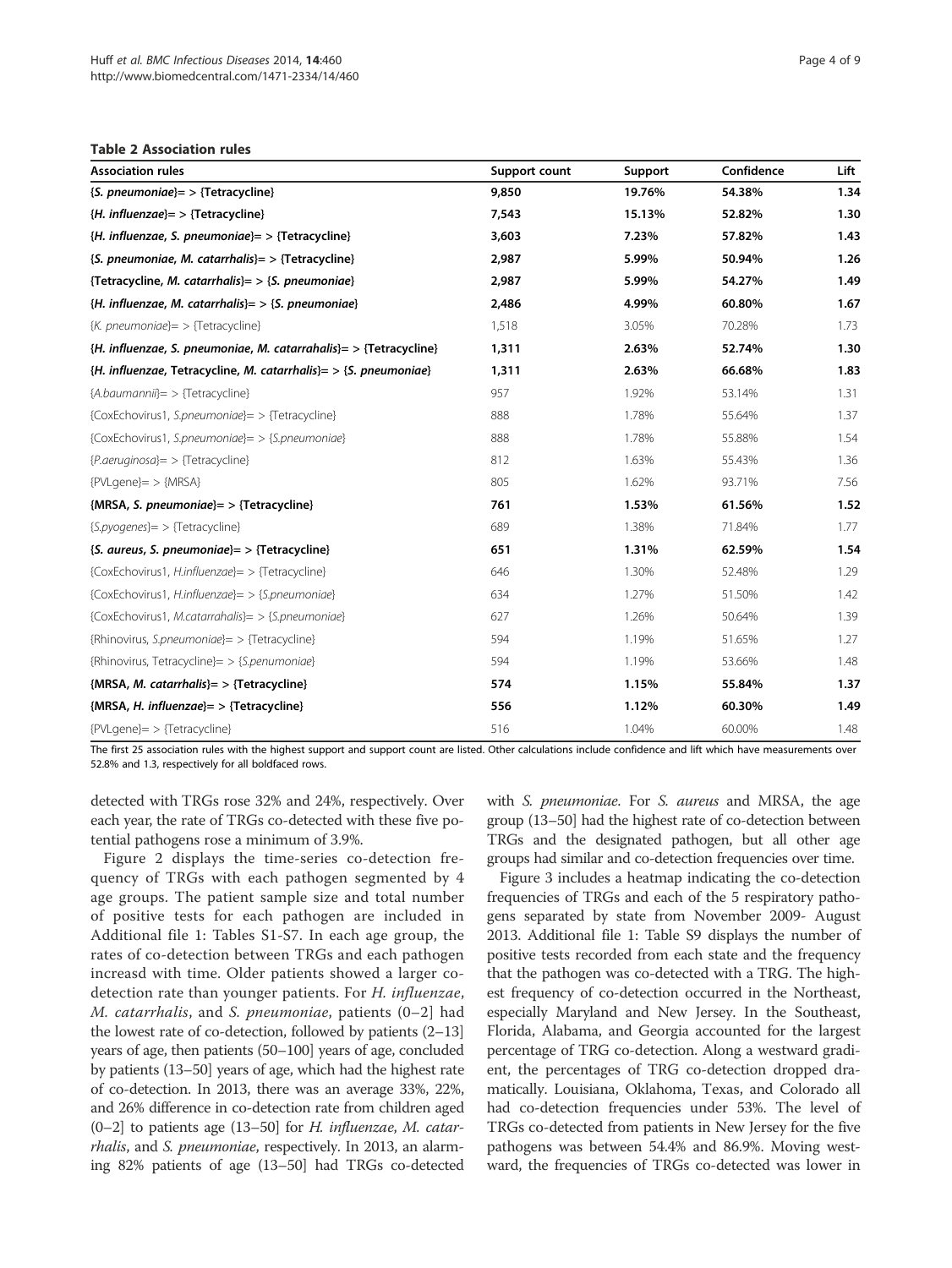

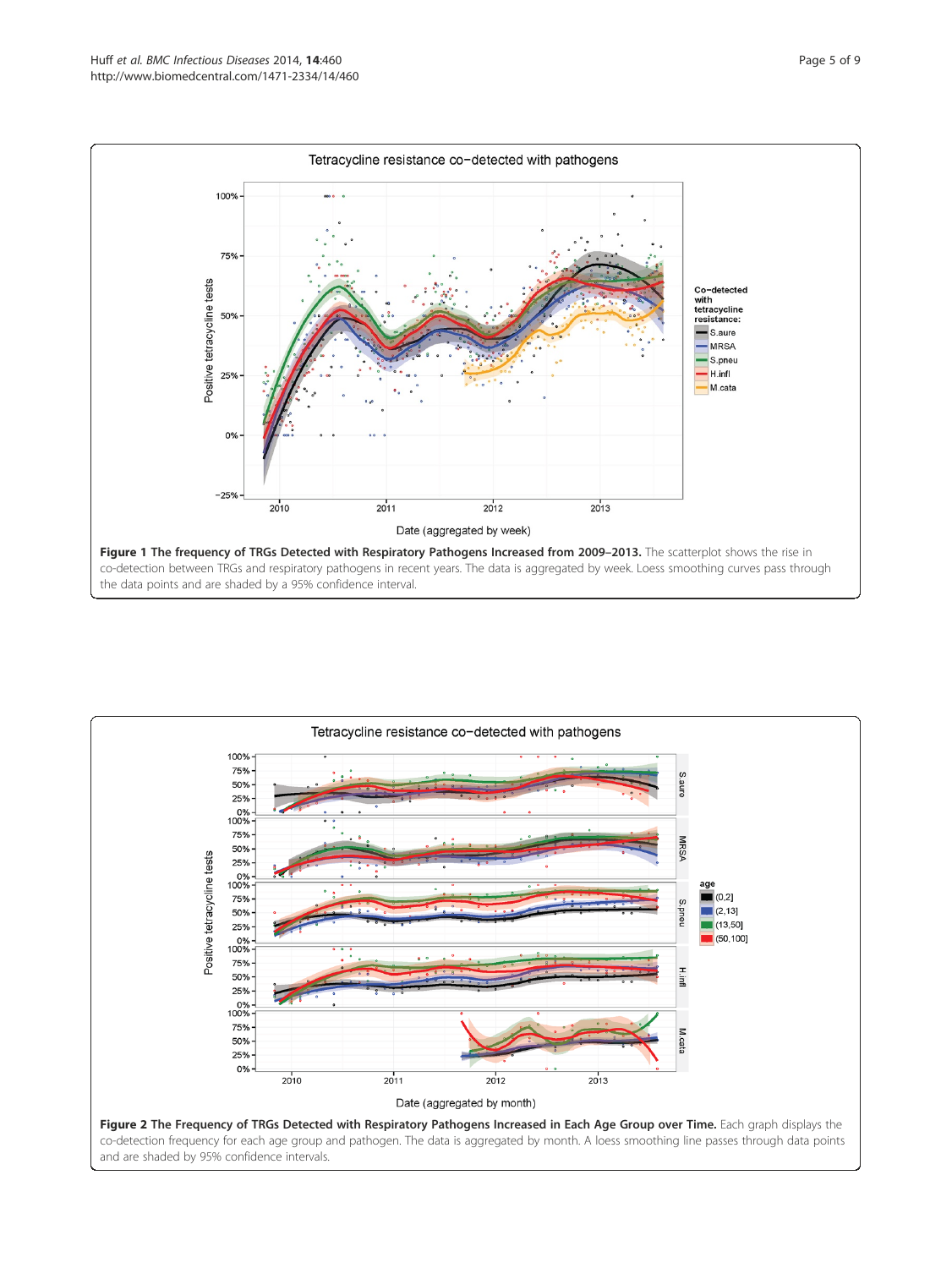

Tennessee with levels between 42.7% and 55.3% for the five pathogens. In Texas, the rate of co-detection decreased even further to between 33.3% and 10.7%. Since Eastern states reported a much higher frequency of codetection over Western states, a longitudinal trend was established.

### **Discussion**

Figure 1 indicates that the frequency of co-detection between the 5 respiratory pathogens and TRGs continues to rise over time. One trend observed in Figure 1 is the periodicity, where the co-detection rates of TRGs and each pathogen reach a maximum during the middle of each year. The frequency of co-detection is the highest in the summer and the lowest in the winter of each year. Various literature report a seasonal incidence of antibiotic resistance in various pathogens [31-33]. It is possible that this trend occurs from fluctuation in the number of tests physicians administer to patients during different times of the year. Alternatively, the seasonal trend here may be occurring because of the different levels of antibiotics prescribed to patients throughout the each season, especially during the flu season [33]. The CDC considers the respiratory illness/flu season in the United States to begin in October and end in May, peaking in February [34]. As a result of the rise in number of antibiotics prescribed during February, an increased number of pathogens activate the production of TRGs [35]. Throughout spring months, TRG upregulation and transmission continues to increase until months after flu season subsides. As a result, the rise in TRG co-detection frequency seen each summer could be a delayed effect from the increase in tetracycline exposure from the rise in number of antibiotic prescriptions that are administered during early winter/spring of each year. Moreover, these seasonal data could also have a clinical impact as drug therapy could be periodically altered and antibiotic effectiveness could be increased. Physicians may have greater success prescribing tetracycline in the

winter when co-detection frequency is lower, than in the summer when co-detection is at maximum levels. Seasonal trends could be occurring with other first-line antibiotics as well, but more studies are needed to test this hypothesis.

Figure 2 illustrates that all 4 age groups rose in codetection frequency over time, but the frequencies of codetection follow different trends for the age groups. Across the 5 pathogens, patients age (0–2] display the lowest frequency of co-detection of TRGs and respiratory pathogens, while patients age (13–50] demonstrate the highest rate of co-detection. These data suggest that tetracycline usage can be optimized in different age groups over the yearly cycle. Even though tetracycline has the highest chance of being effective in patients age (0–2], physicians typically avoid prescribing tetracycline to younger children, as the treatment can cause staining of permanent teeth [36,37]. Once dental maturity is reached, the staining of teeth from tetracycline use is no longer an issue. The avoidance of prescribing tetracycline to infant patients could be an underlying reason for the lower co-detection measurement in the youngest age bracket. Alternatively, one approved use of tetracycline is to combat dermatological pathogens and is a therapeutic option for treating young adults with acne [31,34]. The increased utilization of tetracycline in teenage patients could be an underlying cause for the higher TRG co-detection frequency observed in the (13–50] age group. In addition, environmental factors such as diet may have an effect on the large co-detection frequency of both (13–50] and (50–100] age groups. Since over half the antibiotics produced for use in the United States are utilized for agricultural purposes, it may be plausible to hypothesize that the longer a person ingests tetracycline-infused foods, the greater likelihood that normal microbial flora build an immunity to the antibiotic. Then, when a respiratory pathogen infects a patient, these flora can pass tetracycline genes to the foreign pathogen via conjugation [38].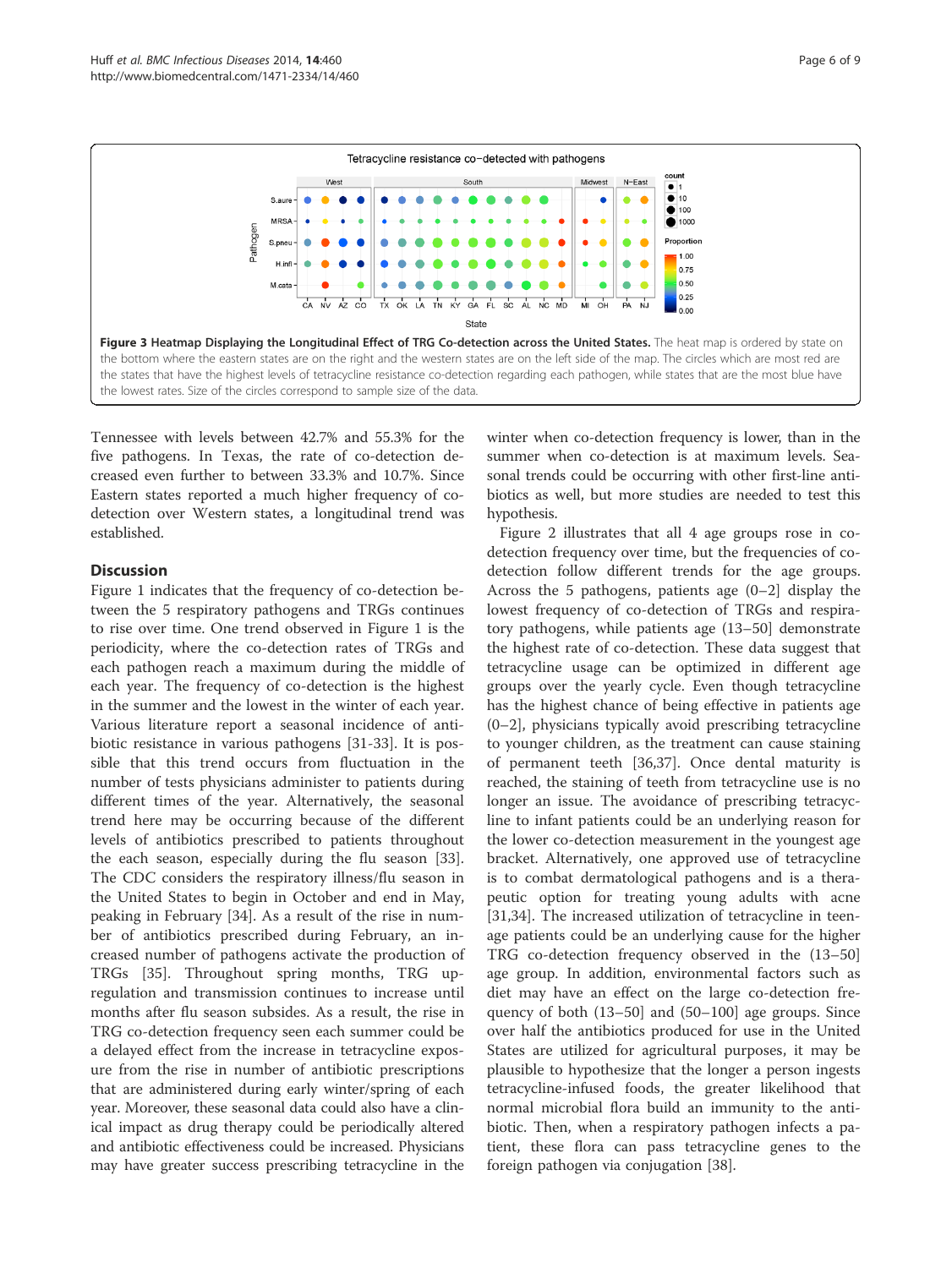There are two possible explanations for why a longitudinal effect is observed in Figure 3. Physicians in the Northeast could be prescribing tetracycline to patients at higher rates than in other areas of the country. Alternatively, various diets and varieties of food eaten across the United States could have an impact on different frequencies of TRG and respiratory pathogen co-detection. An underlying reason for the varying frequencies of TRG co-detection throughout different regions of the United States could be because of geographical differences regarding tetracycline application in agriculture. The only outlier in the Western states is Nevada, which has one of the largest rates of co-detection, but is surrounded by states that have the lowest levels of co-detection of TRGs and respiratory pathogens. There is no apparent hypothesis for why Nevada has a large co-detection frequency. Taken together, these data suggest an environmental influence, but a subsequent analysis of data estimating per-state tetracycline loads would be needed to correlate these data to co-detection frequencies.

There are two common causes for increased tetracycline exposure. The first includes excess prescriptions being provided to patients by physicians and the other involves overexposure in agriculture and livestock feed. It is likely that these pathogens contained genes and pathways that predated the antibiotic era that could neutralize tetracycline [39,40]. Increased utilization in the fields of agriculture and medicine allowed these time-weighted genetic determinants such as synthesis of inactivation enzymes, efflux pumps, or ribosomal protection proteins to be up-regulated and passed to other pathogens via plasmid transfer [39-42]. S. aureus, MRSA, S. pneumonia, H. influenzae, and M. catarrhalis are all found in proximity in the upper respiratory tract of most humans, therefore, it is plausible that these pathogens exchange genetic information frequently. The genomes of many pathogens contain TRGs with the three major genes including tet  $(K)$ , tet  $(M)$ , and tet  $(O)$   $[1,15,16]$ . In this study, only genetic targets for tet  $(K)$  and tet  $(M)$  were included in testing. With the exclusion of tet (O) and other tet genes, it can be speculated that the actual rate of tetracycline resistance in patients is even higher than seen here.

A strong hypothesis for the high frequencies of TRG co-detection is that the high tetracycline use in agriculture facilitates tetracycline resistant gene activations, which is then passed to other pathogens via conjugation. The rampant use of antibiotics is a more pressing issue in the United States than in other countries because over half the antibiotics that are produced in the United States are used for agricultural purposes, an extremely high percentage [3,4]. For many years it has been disputed whether or not antibiotic use in agriculture is responsible for the rise in the number of antibiotic resistant pathogens. The FDA argues antibiotic levels recommended for

agricultural use have been tested in a laboratory setting on bacteria in culture, with very low frequencies of pathogens acquiring resistance [43]. However, some literature demonstrates that sub-inhibitory antibiotic exposure can cause development of resistance over time [44-47]. Recently, the FDA has begun to regulate the amount of antibiotics utilized in the agricultural and medical industries [9]. Playing close attention to the levels of pathogens that are becoming resistant to antibiotics is imperative because throughout the past 15 years only 9 new antibiotics have been approved to combat certain illnesses [8]. Since there are a limited number of new antibiotic medications in the developmental pipeline, it is important to monitor levels of tetracycline resistant pathogens so that the medication can continue to be an effective treatment for acne and uncomplicated community-acquired MRSA [48-50].

# Conclusion

After a data mining analysis, it is clear that there is a relationship between S. aureus, MRSA, S. pneumoniae, H. influenzae, and M.catarrhalis and the co-detection of TRGs. Since 2010, there has been a rise in TRG codetection by at least 24% for each of the five potential respiratory pathogens studied and co-detection frequency is more widespread in summer months than in winter months. Patients aged (13–50] show the highest rate of TRG co-detection with respiratory pathogens, while patients aged (0–2] show the lowest frequency. These findings could correlate with the deleterious effect of tetracycline prescriptions given to younger children because of medication side-effects or the large amount of teenagers who are prescribed tetracycline for the effective treatment of acne. Partitioned by geography, the Northeastern United States demonstrated the largest percentage of TRG co-detection, while co-detection rates decreased longitudinally westward.

The CDC has realized that antibiotic resistance is the largest threat to future global health and these data further underscore the need for careful management of antibiotics. By establishing certain trends regarding tetracycline resistance, we can begin to uncover underlying causes for the rise in TRG co-detection frequency. These data are consistent with the hypothesis that environmental pressures in medicine and agriculture effect levels of TRGs. As a result, many people who have been educated on the overuse of antibiotics in society have switched to strict organic diets so that the risk of coming in contact with TRGs is minimized. Moreover, the FDA, CDC, and Department of Agriculture are beginning to revise regulations regarding antibiotic usage. The overuse of antibiotics in society is an ongoing controversial topic. However, the continuous monitoring of co-detection rates between pathogens and antibiotic resistance genes is imperative so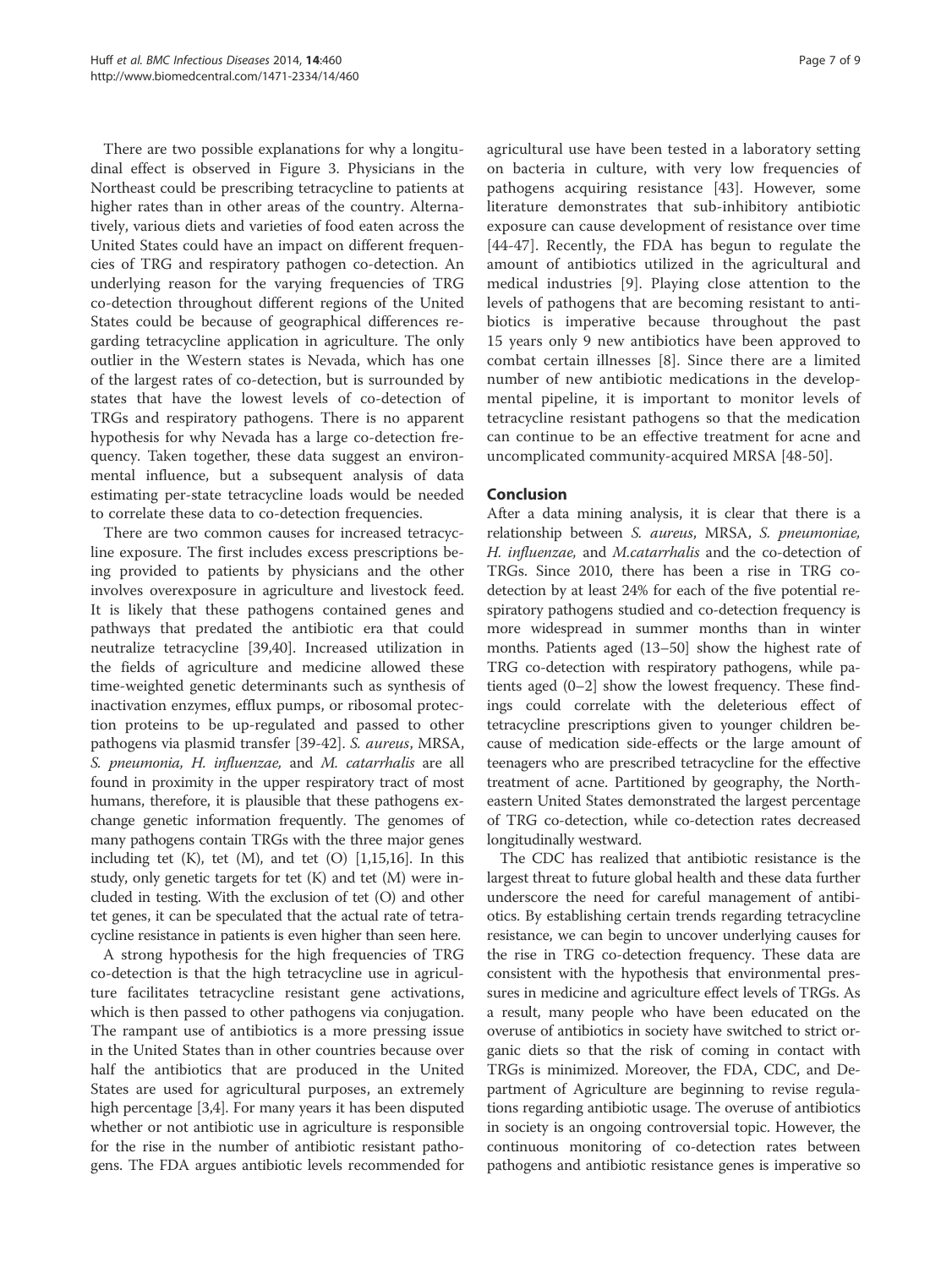that physicians can assess the effectiveness of an antibiotic at the time of infection and provide optimal patient care.

Further studies are needed to generalize these descriptive findings to a larger population and to associate environmental factors with the rise in tetracycline resistance. We hope that this study fosters a rich discussion of this vitally important medical topic.

#### Ethics statement

This study was approved by Chesapeake Internal Review Board (IRB) (Columbia, MD) which has full accreditation with the Association for the Accreditation of Human Research Protection Programs (AAHRPP) (Protocol #: Pro00010357). Using the Department of Health and Human Services regulations at 45 CFR 46, the IRB determined that this study does not constitute human subject research and, therefore, does not require IRB oversight. All procedures employed followed the guidelines in the Declaration of Helsinki and HIPAA. This study analyzed a dataset containing patient age, gender, U.S. state, test date, and test results. Patient identity was not available to the researchers in this study.

# Additional file

Additional file 1: Table S1. Percentages of Positive Tests Detected with TRGs aggregated by Year. The table includes sample size, number of tests, number of positive tests co-detected with TRGs, and % of positive tests co-detected with TRGs for each year and pathogen. Table S2. Percentage of Tests Positive for S. aureus and TRGs Categorized by Age and Year. Table S3. Percentage of Tests Positive for MRSA and TRGs Categorized by Age and Year. Table S4. Percentage of Tests Positive for S. pneumoniae and TRGs Categorized by Age and Year. Table S5. Percentage of Tests Positive for H. influenzae and TRGs Categorized by Age and Year. Table S6. Percentage of Tests Positive for M. catarrhalis and TRGs Categorized by Age and Year. Each table (Tables S2-S6) includes the sample size, number of positive tests, number of tests co-detected with a TRG, and % of tests co-detected for a TRG for each pathogen in this study that is categorized by age group and year. Table S7. Percentage of Positive Tests detected with TRGs Categorized by State. The table includes the sample size, number of positive tests, number of tests co-detected with a TRG, and % of tests co-detected for a TRG for each pathogen in this study organized by state.

#### Abbreviations

CDC: Center for disease control and prevention; FDA: Food and drug administration; RES: Respiratory panel; TEM-PCR: Target enriched multiplex polymerase chain reaction; TRGs: Tetracycline resistance genes.

#### Competing interests

MDH, JG, LLM, SC are all full time employees of Diatherix Laboratories Inc. DW is a consultant paid by Diatherix Laboratories Inc. JA and Diatherix collaborate in conducting case studies. SL is an employee of The Hudson Alpha Institute of Biotechnology.

#### Authors' contributions

MDH generated the hypothesis for this paper, conducted initial data mining, wrote, organized, and revised manuscript and figures, and did majority of research. DW provided knowledge of data mining methods for biological applications, conducted data mining, and initially generated all figures. JA provided his medical knowledge and expertise of infectious disease in helping revise manuscript drafts. SL provided assistance in draft revisions. JG lead a team of molecular technologists during the TEM-PCR testing process

for this study. LLM researched and developed the RES panels used in this study. SC innovated and developed all computer programs used at Diatherix Laboratories Inc. that organized patient data in the database used for this study. All authors read and approved the final manuscript.

#### Acknowledgements

We would like to thank all of the Diatherix clinical laboratory employees who successfully conducted over 80,000 TEM-PCR respiratory panel tests for this study. Without their work, we would not have any data saved to conduct meaningful research. Also, we offer a special thanks to Donna Hockman who was one of the pioneer designers for our current respiratory panel. Without her hard work, we would not have the panels that were used in this manuscript to diagnose patients for respiratory pathogens or TRGs. All funding for this study was provided by Diatherix Laboratories Inc.

#### Author details

<sup>1</sup> Diatherix Laboratories Inc., 601 Genome Way, Suite 2100, Huntsville, A 35806, USA. <sup>2</sup>Department of Biology, University of Massachusetts Boston, 100 Morrissey Blvd., Boston, MA 02125-3393, USA. <sup>3</sup>Knoxville Infectious Disease Consultants, P.C., 2210 Sutherland Ave., Suite 110, Knoxville, TN 37919, USA. 4 Hudson Alpha Institute of Biotechnology, 601 Genome Way, Huntsville, AL 35806, USA.

#### Received: 30 January 2014 Accepted: 18 August 2014 Published: 25 August 2014

#### References

- Chopra I, Roberts M: Tetracycline antibiotics: mode of action, applications, molecular biology, and epidemiology of bacterial resistance. Microbiol Mol Biol Rev 2001, 62:232–260.
- 2. Speer B, Shoemaker N, Salyeers A: Bacterial resistance to tetracycline: mechanisms, transfer, and clinical significance. Clin Microbiol Rev 1992, 5:387–399.
- 3. Lipsitch M, Singer R, Levin B: Antibiotics in agriculture: When is it time to close the barn door? In Proceedings of the National Academy of Sciences of the United States of America. PNAS 2002, 99:5752–5754.
- 4. Soo K: USDA invites comments on Use of tetracycline, other substances in organic agriculture. [http://www.ams.usda.gov]
- Schmitt H, Stood K, Hamscher G, Smit K, Seinen W: Tetracyclines and tetracycline resistance in agricultural soils: microcosm and field studies. Microb Ecol 2006, 51:267–76.
- 6. Stanford JC, Aminov RI, Krapac IJ, Garrigues-Jeanjean N, Mackie RI: Occurrence and diversity of tetracycline resistance genes in lagoons and groundwater underlying two swine production facilities. Appl Environ Microbiol 2001, 64:1494–1502.
- 7. Mcmanus P, Stockwell V, Sundin G, Jones A: Antibiotic use in plant agriculture. Phytopathology 2002, 40:443–465.
- 8. CDC: Antibiotic resistance threats in the United States. [http://www.cdc. gov/drugresistance/threat-report-2013/pdf/ar-threats-2013-508.pdf]
- 9. Johnson SR: FDA moves to curb use of medically important antibiotics in livestock. Modern Health 2011, [http://www.modernhealthcare.com/article/ 20131211/NEWS/312119951/fda-moves-to-curb-use-of-medically-importantantibiotics-in]
- 10. Han J, Swan DC, Smith SJ, Lum SH, Sefers SE, Unger ER, Tang Y: Simultaneous amplification and identification of 25 human Papillomavirus types with Templex technology. J Clin Microbiol 2006, 44(11):4157–4162.
- 11. Brunstein J, Thomas E: Direct screening of clinical specimens for multiple respiratory pathogens using Genaco respiratory panels 1 and 2. Diag Mol Pathol 2006, 15:169–73.
- 12. Li H, McCormac MA, Estes RW, Sefers SE, Dare RK, Chapell JD: Simultaneous detection and high throughput identification of a panel of RNA viruses causing respiratory tract infections. J Clin Microbiol 2007, 45:2105–2109.
- 13. Zou S, Han J, Wen L, Liu Y, Cronin K, Lum SH: Human influenza A virus (H5N1) detection by a novel multiplex PCR typing method. J Clin Microbiol 2007, 45:1889–92.
- 14. Benson R, Tondella ML, Bhatnagar J, Carvalho MS, Sampson JS, Talkington DF: Development and evaluation of a novel multiplex PCR technology for molecular differential detection of bacterial respiratory disease pathogens. J Clin Microbiol 2008, 46:2074-7.